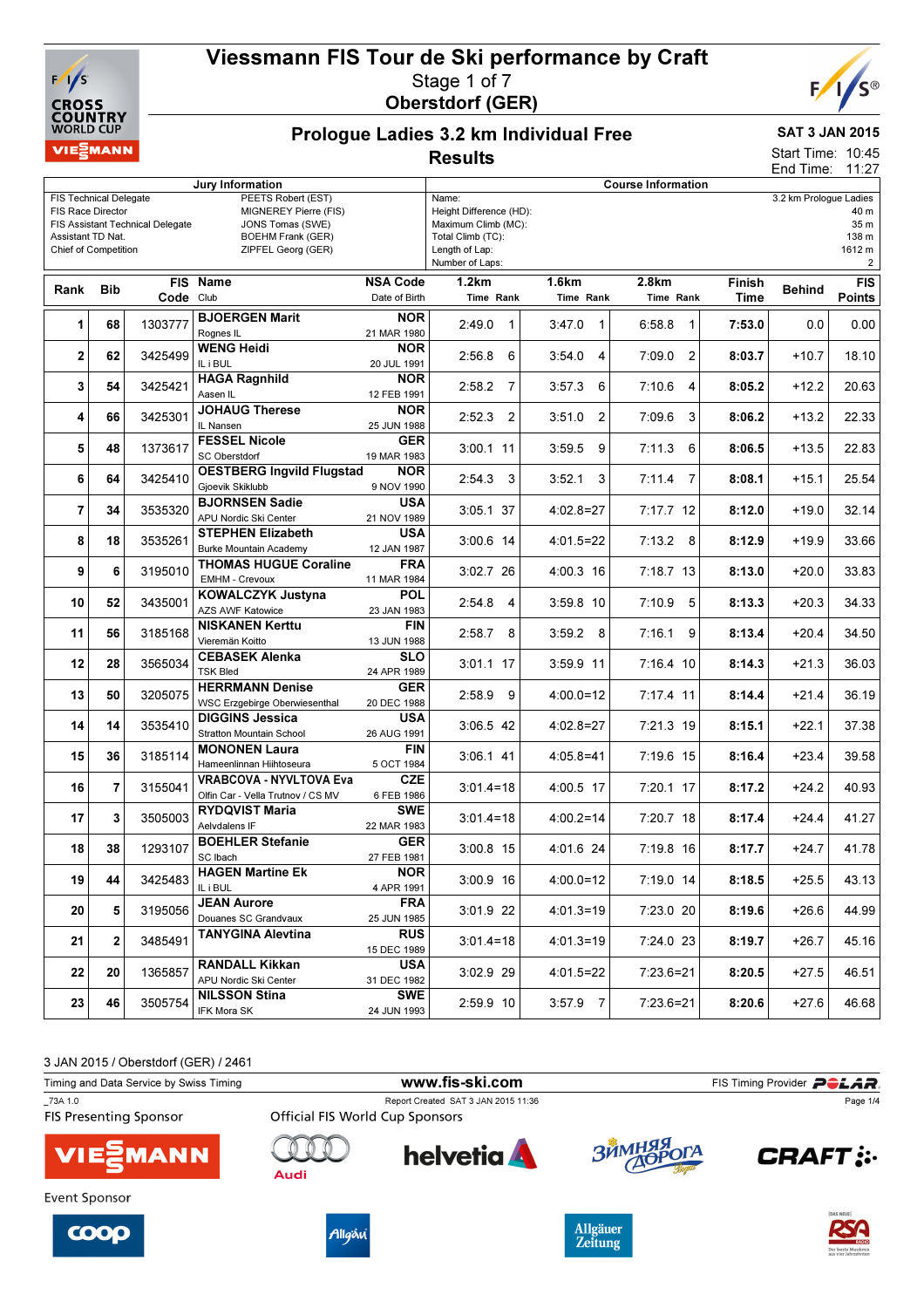



### Prologue Ladies 3.2 km Individual Free Results

SAT 3 JAN 2015 Start Time: 10:45

End Time: 11:27

| Rank Bib |    | Code Club | FIS Name                                                           | <b>NSA Code</b><br>Date of Birth | 1.2km<br>Time Rank | 1.6km<br>Time Rank | 2.8km<br>Time Rank | Finish<br>Time | <b>Behind</b> | <b>FIS</b><br><b>Points</b> |
|----------|----|-----------|--------------------------------------------------------------------|----------------------------------|--------------------|--------------------|--------------------|----------------|---------------|-----------------------------|
|          |    |           |                                                                    |                                  |                    |                    |                    |                |               |                             |
| 24       | 63 | 3435014   | <b>JASKOWIEC Sylwia</b><br>LKS HILLTOP Wisniowa - Osieczany        | <b>POL</b><br>1 MAR 1986         | 3:05.2 38          | 4:05.3 39          | 7:24.5 25          | 8:21.0         | $+28.0$       | 47.36                       |
| 25       | 57 | 3195115   | <b>AYMONIER Celia</b><br>EMHM - Les Fourgs                         | FRA<br>5 AUG 1991                | $3:02.5=23$        | $4:03.2=30$        | 7:26.4 29          | 8:21.1         | $+28.1$       | 47.53                       |
| 26       | 24 | 3185137   | <b>KYLLOENEN Anne</b><br>Kainuun Hiihtoseura                       | <b>FIN</b><br>30 NOV 1987        | $3:02.5=23$        | 4:03.3 32          | 7:25.1 27          | 8:21.5         | $+28.5$       | 48.20                       |
| 26       | 30 | 3505183   | <b>HAAG Anna</b><br><b>IFK Mora SK</b>                             | <b>SWE</b>                       | $3:00.5$ 13        | $4:00.2=14$        | 7:24.3 24          | 8:21.5         | $+28.5$       | 48.20                       |
| 28       | 67 | 1312216   | <b>BONER Seraina</b>                                               | 1 JUN 1986<br>SUI                | $3:02.8=27$        | $4:03.2=30$        | 7:24.6 26          | 8:22.0         | $+29.0$       | 49.05                       |
| 29       | 60 | 3425365   | <b>SC Klosters</b><br><b>FALLA Maiken Caspersen</b>                | 11 APR 1982<br><b>NOR</b>        | $2:56.4$ 5         | $3:56.4$ 5         | $7:25.3$ 28        | 8:24.5         | $+31.5$       | 53.28                       |
|          |    |           | Gjerdrum IL<br><b>EINFALT Lea</b>                                  | 13 AUG 1990<br><b>SLO</b>        |                    |                    |                    |                |               |                             |
| 30       | 23 | 3565053   | <b>TSK Triglav Kranj</b>                                           | 19 MAY 1994                      | 3:02.6 25          | 4:02.7 26          | 7:28.9 30          | 8:25.5         | $+32.5$       | 54.97                       |
| 31       | 32 | 3205224   | <b>KOLB Hanna</b><br><b>TSV Buchenberg</b>                         | <b>GER</b><br>21 AUG 1991        | 3:04.4 33          | 4:01.4 21          | 7:29.3 31          | 8:25.9         | $+32.9$       | 55.64                       |
| 32       | 40 | 3505434   | <b>WIKEN Emma</b><br>Aasama IK                                     | <b>SWE</b><br>1 MAY 1989         | 3:08.5 50          | 4:07.4 45          | 7:29.4 32          | 8:26.0         | $+33.0$       | 55.81                       |
| 33       | 8  | 1255665   | <b>SAARINEN Aino-Kaisa</b><br>Lempaalan Kisa                       | <b>FIN</b><br>1 FEB 1979         | 3:04.3 32          | 4:02.9 29          | $7:29.8=33$        | 8:26.7         | $+33.7$       | 57.00                       |
| 34       | 58 | 3185256   | <b>PARMAKOSKI Krista</b><br>Ikaalisten Urheilijat                  | <b>FIN</b><br>12 DEC 1990        | $3:07.0 = 43$      | 4:08.6 47          | 7:31.9 37          | 8:28.6         | $+35.6$       | 60.21                       |
| 35       | 43 | 3205225   | <b>ANGER Lucia</b><br><b>SC Oberstdorf</b>                         | <b>GER</b><br>26 JAN 1991        | $3:04.6 = 34$      | 4:02.4 25          | 7:30.6 35          | 8:28.7         | $+35.7$       | 60.38                       |
| 36       | 41 | 3205176   | <b>RINGWALD Sandra</b><br>ST Schonach-Rohrhardsberg                | <b>GER</b><br>27 SEP 1990        | $3:07.9 = 46$      | 4:05.1 38          | 7:32.4 38          | 8:29.0         | $+36.0$       | 60.89                       |
| 37       | 59 | 3485198   | <b>IVANOVA Julia</b><br>Saturn                                     | <b>RUS</b>                       | $3:02.8=27$        | 4:04.8 37          | $7:29.8=33$        | 8:29.4         | $+36.4$       | 61.56                       |
| 38       | 42 | 1220648   | <b>NYSTAD Claudia</b>                                              | 9 SEP 1985<br><b>GER</b>         | 3:05.5 39          | 4:04.7 36          | 7:31.8 36          | 8:29.6         | $+36.6$       | 61.90                       |
| 39       | 45 | 3485888   | <b>WSC Erzgebierge Oberwiesenthal</b><br><b>SHUNIAEVA Nadezhda</b> | 1 FEB 1978<br><b>RUS</b>         | $3:10.6$ 56        | 4:10.0 51          | 7:32.9 39          | 8:31.1         | $+38.1$       | 64.44                       |
| 40       | 31 | 3485336   | <b>USATOVA Oxana</b>                                               | 11 NOV 1993<br><b>RUS</b>        | $3:04.6 = 34$      | $4:05.8 = 41$      | 7:34.6 41          | 8:34.0         | $+41.0$       | 69.34                       |
|          |    |           | <b>SHAPOVALOVA Evgenia</b>                                         | 19 OCT 1988<br><b>RUS</b>        |                    |                    |                    |                |               |                             |
| 41       | 25 | 3485221   | Uralets                                                            | 15 JUN 1986                      | $3:00.2$ 12        | 4:00.6 18          | 7:36.7 43          | 8:34.4         | +41.4         | 70.02                       |
| 42       | 61 | 3055067   | <b>STADLOBER Teresa</b><br>SC Sparkasse Radstadt-Salzburg          | <b>AUT</b><br>1 FEB 1993         | 3:09.9 53          | 4:10.5 53          | 7:39.3 46          | 8:34.5         | $+41.5$       | 70.19                       |
| 43       | 26 | 3155249   | <b>NOVAKOVA Petra</b><br>Lk Slovan Karlovy Vary / CS MV            | <b>CZE</b><br>17 AUG 1993        | 3:01.5 21          | 4:03.7 33          | 7:34.3 40          | 8:34.6         | $+41.6$       | 70.36                       |
| 44       | 10 | 3535304   | <b>CALDWELL Sophie</b><br>Stratton Mountain School                 | <b>USA</b><br>22 MAR 1990        | 3:04.7 36          | 4:04.5 35          | 7:35.7 42          | 8:35.0         | +42.0         | 71.04                       |
| 45       | 12 | 3505069   | <b>LINDBORG Sara</b><br>Falun-Borlaenge SK                         | <b>SWE</b><br>30 NOV 1983        | $3:14.0$ 63        | 4:13.3 60          | 7:39.4 47          | 8:36.7         | $+43.7$       | 73.91                       |
| 46       | 37 | 3295237   | <b>STUERZ Giulia</b><br>G.S. FIAMME ORO MOENA                      | <b>ITA</b><br>20 JUN 1993        | 3:11.7 59          | 4:12.3 59          | 7:39.7 48          | 8:37.0         | $+44.0$       | 74.42                       |
| 47       | 1  | 3295144   | <b>DEBERTOLIS Ilaria</b><br>G.S. FIAMME ORO MOENA                  | <b>ITA</b>                       | 3:03.3 30          | 4:04.4 34          | 7:38.6 45          | 8:37.1         | +44.1         | 74.59                       |
| 48       | 47 | 3515184   | <b>VON SIEBENTHAL Nathalie</b>                                     | 17 SEP 1989<br>SUI               | 3:03.6 31          | 4:05.4 40          | 7:37.6 44          | 8:37.3         | +44.3         | 74.93                       |
| 49       | 65 | 3295170   | Turbach-Bissen<br><b>BAUDIN Francesca</b>                          | 30 SEP 1993<br><b>ITA</b>        | 3:09.8 52          | 4:11.3 55          | 7:41.7 49          | 8:39.0         | +46.0         | 77.80                       |
|          |    |           | GRUPPO SCIATORI FIAMME GIALLE                                      | 25 NOV 1993                      |                    |                    |                    |                |               |                             |

3 JAN 2015 / Oberstdorf (GER) / 2461

Timing and Data Service by Swiss Timing **WWW.fis-Ski.com** FIS Timing Provider PCLAR. \_73A 1.0<br>
Report Created SAT 3 JAN 2015 11:36<br>
FIS Presenting Sponsor<br>
Official FIS World Cup Sponsors Page 2/4**FIS Presenting Sponsor**  $\bigcap$ **helvetia RHMM**  $\overline{\mathbf{B}}$ **CRAFT: :. MANN** Audi Event Sponsor







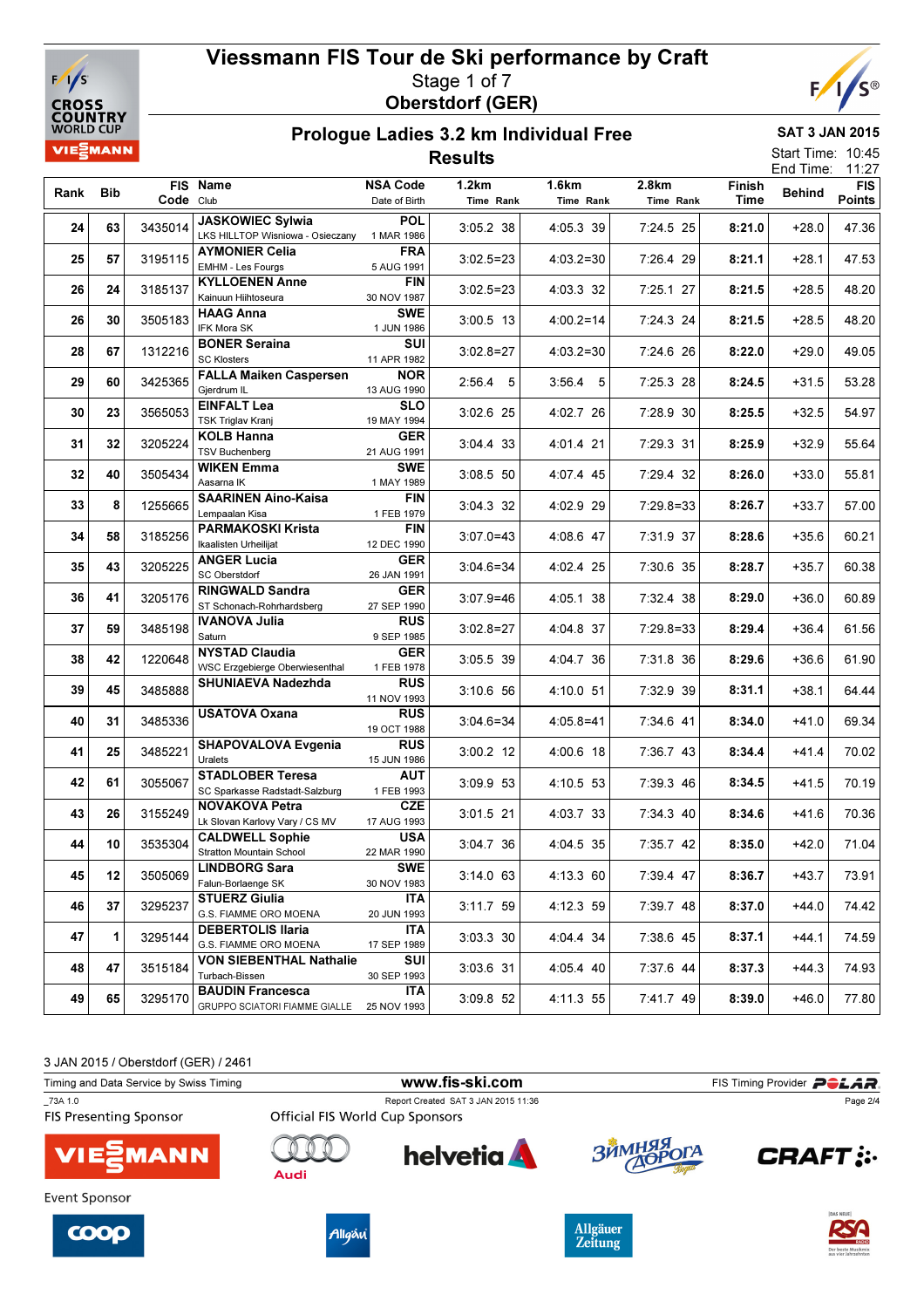



### Prologue Ladies 3.2 km Individual Free Results

SAT 3 JAN 2015

| Start Time: 10:45 |       |
|-------------------|-------|
| End Time:         | 11:27 |

| Rank | <b>Bib</b> | Code Club | FIS Name                                                   | <b>NSA Code</b><br>Date of Birth | 1.2km<br>Time Rank | 1.6km<br>Time Rank | 2.8km<br>Time Rank | Finish<br><b>Time</b> | <b>Behind</b> | <b>FIS</b><br>Points |
|------|------------|-----------|------------------------------------------------------------|----------------------------------|--------------------|--------------------|--------------------|-----------------------|---------------|----------------------|
| 50   | 39         | 3055085   | <b>SCHWARZ Nathalie</b><br>SU Raika Zwettl-Oberoesterreich | <b>AUT</b><br>29 JUL 1993        | 3:10.2 54          | 4:09.7 50          | 7:42.0 50          | 8:40.6                | $+47.6$       | 80.51                |
| 51   | 35         | 3295088   | DE MARTIN TOPRANIN Virginia<br>C.S. FORESTALE DELLO STATO  | <b>ITA</b><br>20 AUG 1987        | 3:15.9 64          | 4:15.2 62          | 7:45.1 58          | 8:41.6                | $+48.6$       | 82.20                |
| 52   | 16         | 3515087   | <b>VAN DER GRAAFF Laurien</b><br><b>TG Hütten</b>          | <b>SUI</b><br>14 OCT 1987        | 3:10.5 55          | 4:11.0 54          | 7:44.1 56          | 8:42.2                | $+49.2$       | 83.21                |
| 52   | 51         | 3495008   | <b>ORGUE Laura</b><br>CEFUC-RFEDI                          | <b>SPA</b><br>11 SEP 1986        | $3:16.8$ 65        | 4:20.6 67          | 7:44.0 55          | 8:42.2                | $+49.2$       | 83.21                |
| 54   | 9          | 3295167   | <b>VUERICH Gaia</b><br>C.S. CARABINIERI SEZ. SCI           | <b>ITA</b><br>4 JUL 1991         | 3:08.9 51          | 4:09.2 48          | $7:43.6$ 53        | 8:42.6                | $+49.6$       | 83.89                |
| 54   | 27         | 3505223   | <b>SOEDERLUND Helene</b><br>IFK Mora SK                    | <b>SWE</b><br>9 MAY 1987         | $3:08.2=48$        | 4:10.2 52          | 7:42.2 51          | 8:42.6                | $+49.6$       | 83.89                |
| 56   | 29         | 3205403   | <b>CARL Victoria</b><br><b>SCM Zella-Mehlis</b>            | <b>GER</b><br>31 JUL 1995        | $3:07.9 = 46$      | 4:09.3 49          | 7:45.9 60          | 8:42.9                | $+49.9$       | 84.40                |
| 57   | 11         | 3295193   | <b>LAURENT Greta</b><br>GRUPPO SCIATORI FIAMME GIALLE      | <b>ITA</b><br>3 MAY 1992         | 3:07.3 45          | 4:07.1 44          | 7:43.9 54          | 8:44.2                | $+51.2$       | 86.60                |
| 58   | 22         | 3535124   | <b>SARGENT Ida</b><br>Craftsbury Nordic Ski Club           | <b>USA</b><br>25 JAN 1988        | 3:06.0 40          | 4:08.2 46          | 7:45.4 59          | 8:44.4                | $+51.4$       | 86.93                |
| 59   | 13         | 3435018   | <b>KUBINSKA Kornelia</b><br><b>AZS AWF Katowice</b>        | <b>POL</b><br>3 AUG 1985         | $3:11.6 = 57$      | 4:12.2 58          | 7:44.7 57          | 8:44.9                | $+51.9$       | 87.78                |
| 60   | 49         | 3205124   | <b>SIEGEL Monique</b><br>WSC Erzgebirge Oberwiesenthal     | <b>GER</b><br>1 JAN 1989         | $3:13.3=61$        | 4:15.7 63          | 7:48.6 63          | 8:45.3                | $+52.3$       | 88.46                |
| 61   | 17         | 3505096   | <b>GRAEFNINGS Maria</b><br>Falun Borlaenge SK              | <b>SWE</b><br>29 OCT 1985        | $3:07.0 = 43$      | 4:06.7 43          | 7:47.0 61          | 8:47.4                | $+54.4$       | 92.01                |
| 62   | 53         | 3205422   | <b>BELGER Julia</b><br><b>WSC Ergebirge Oberwiesenthal</b> | <b>GER</b><br>26 FEB 1994        | 3:12.760           | 4:16.0 64          | 7:50.1 64          | 8:48.4                | $+55.4$       | 93.70                |
| 63   | 55         | 3485849   | <b>NECHAEVSKAYA Anna</b>                                   | <b>RUS</b><br>21 AUG 1991        | $3:08.2=48$        | 4:11.5 56          | 7:47.5 62          | 8:48.7                | $+55.7$       | 94.21                |
| 64   | 33         | 3205260   | <b>SCHICHO Elisabeth</b><br><b>SC Schliersee</b>           | <b>GER</b><br>10 MAY 1991        | $3:11.6 = 57$      | 4:11.6 57          | 7:51.1 65          | 8:49.3                | $+56.3$       | 95.22                |
| 65   | 4          | 3485371   | <b>KUZIUKOVA Olga</b>                                      | <b>RUS</b><br>27 SEP 1985        | $3:13.3=61$        | 4:14.7 61          | 7:43.4 52          | 8:56.9                | $+1:03.9$     | 108.08               |
| 66   | 21         | 3485753   | <b>VLASOVA Anastasia</b>                                   | <b>RUS</b><br>22 JUN 1992        | 3:17.1 66          | 4:20.2 66          | 8:07.3 66          | 9:05.1                | $+1:12.1$     | 121.95               |
| 67   | 15         | 3205283   | <b>WOLF Eva</b><br>SV Agenbach                             | <b>GER</b><br>14 FEB 1993        | 3:22.768           | 4:21.9 68          | 8:22.5 67          | 9:20.9                | $+1:27.9$     | 148.67               |
| 68   | 19         | 3205305   | <b>GIMMLER Laura</b><br>SC Oberstdorf                      | <b>GER</b><br>5 DEC 1993         | $3:17.8$ 67        | 4:19.9 65          | 8:28.2 68          | 9:27.8                | $+1:34.8$     | 160.34               |

3 JAN 2015 / Oberstdorf (GER) / 2461

Timing and Data Service by Swiss Timing **WWW.fis-Ski.com** FIS Timing Provider PCLAR.

\_73A 1.0 Report Created SAT 3 JAN 2015 11:36 **FIS Presenting Sponsor** 





















Page 3/4